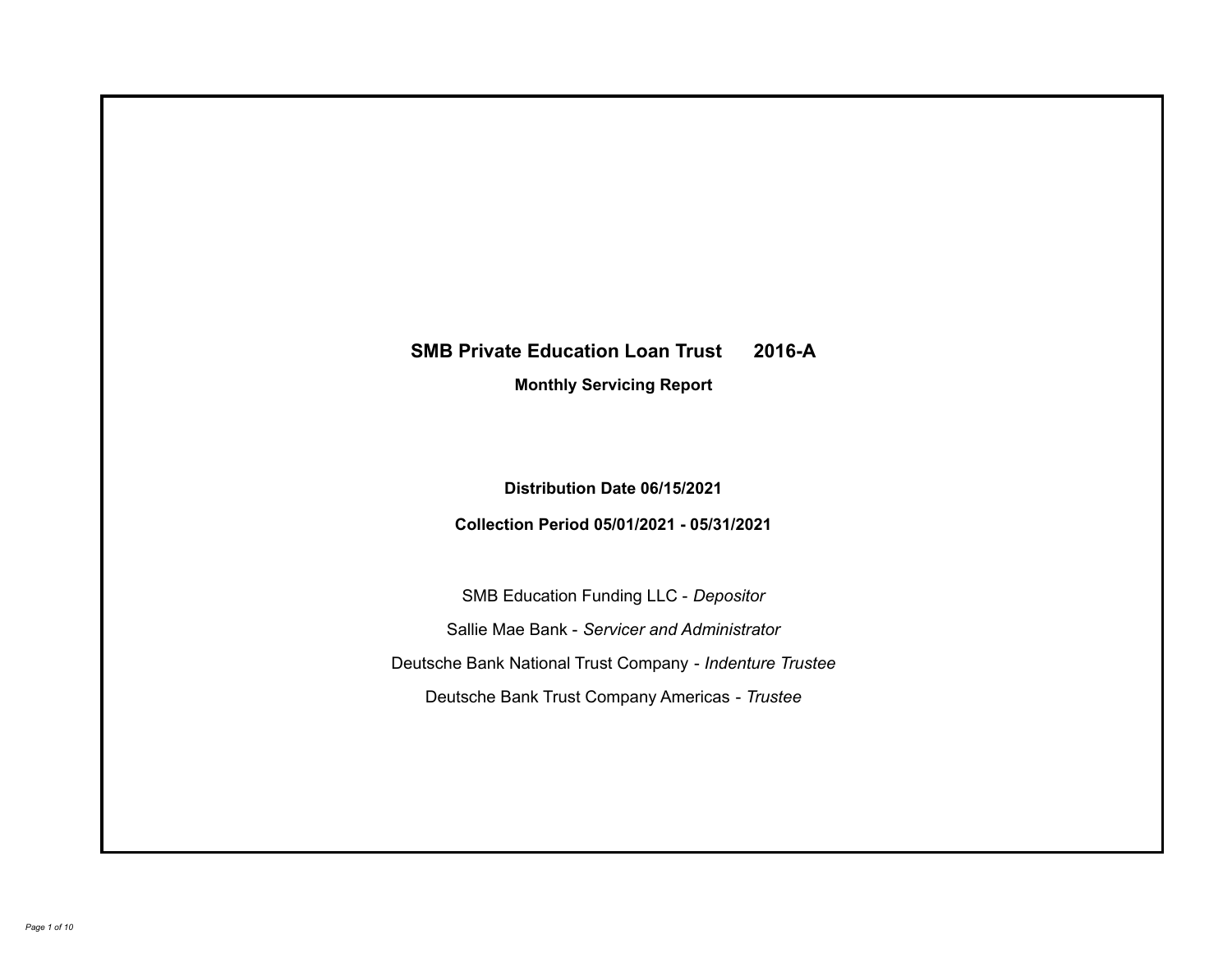A

| A | <b>Student Loan Portfolio Characteristics</b>                                       |                                                 | Settlement Date<br>05/26/2016     | 04/30/2021                        | 05/31/2021                        |
|---|-------------------------------------------------------------------------------------|-------------------------------------------------|-----------------------------------|-----------------------------------|-----------------------------------|
|   | <b>Principal Balance</b><br>Interest to be Capitalized Balance                      |                                                 | \$585,861,635.84<br>32,367,510.93 | \$265,497,299.61<br>10,376,253.66 | \$260,848,223.03<br>10,236,132.92 |
|   | Pool Balance                                                                        |                                                 | \$618,229,146.77                  | \$275,873,553.27                  | \$271,084,355.95                  |
|   | Weighted Average Coupon (WAC)<br>Weighted Average Remaining Term<br>Number of Loans |                                                 | 8.16%<br>134.18<br>53,959         | 7.70%<br>126.92<br>24,675         | 7.71%<br>126.77<br>24,290         |
|   | Number of Borrowers<br>Pool Factor                                                  |                                                 | 52,283                            | 23,800<br>0.446231878             | 23,426<br>0.438485240             |
|   |                                                                                     | Since Issued Total Constant Prepayment Rate (1) |                                   | 9.63%                             | 9.59%                             |
| B | <b>Debt Securities</b>                                                              | Cusip/Isin                                      |                                   | 05/17/2021                        | 06/15/2021                        |
|   | A <sub>2</sub> A                                                                    | 78449FAB7                                       |                                   | \$88,631,546.10                   | \$86,555,320.21                   |
|   | A2B                                                                                 | 78449FAC5                                       |                                   | \$54,479,941.19                   | \$53,203,728.95                   |
|   | В                                                                                   | 78449FAD3                                       |                                   | \$50,000,000.00                   | \$50,000,000.00                   |
|   |                                                                                     |                                                 |                                   |                                   |                                   |

| ~<br>້ | <b>Certificates</b> | <b>Cusip/Isin</b> | 05/17/2021 | 06/15/2021   |
|--------|---------------------|-------------------|------------|--------------|
|        | Residual            | 78449F101         | 100.000.00 | \$100,000.00 |

| count Balances          | 05/17/2021   | 06/15/2021              |
|-------------------------|--------------|-------------------------|
| Reserve Account Balance | 1,557,854.00 | $-57.954.00$<br>.004.UU |

| <b>Asset / Liability</b>               | 05/17/2021      | 06/15/2021      |
|----------------------------------------|-----------------|-----------------|
| Overcollateralization Percentage       | 30.00%          | 30.00%          |
| Specified Overcollateralization Amount | \$82,762,065.98 | \$81,325,306.79 |
| Actual Overcollateralization Amount    | \$82,762,065.98 | \$81,325,306.79 |

(1) For additional information, see 'Since Issued CPR Methodology' found on page 11 of this report.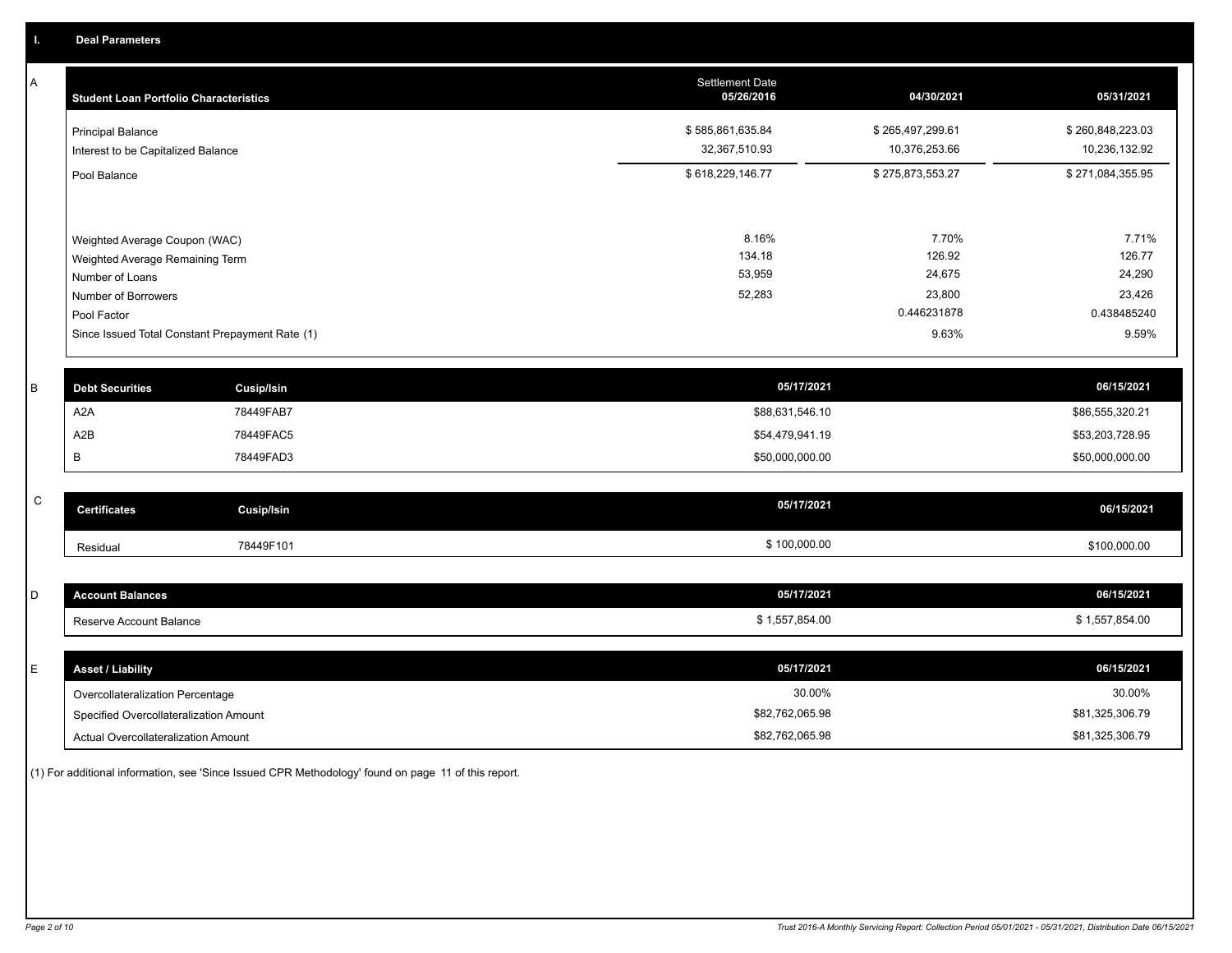| Α | <b>Student Loan Principal Receipts</b>                           |                |
|---|------------------------------------------------------------------|----------------|
|   | <b>Borrower Principal</b>                                        | 4,739,506.14   |
|   | <b>Consolidation Activity Principal</b>                          | 0.00           |
|   | Seller Principal Reimbursement                                   | 0.00           |
|   | Servicer Principal Reimbursement                                 | 0.00           |
|   | Delinquent Principal Purchases by Servicer                       | 0.00           |
|   | <b>Other Principal Deposits</b>                                  | 0.00           |
|   | <b>Total Principal Receipts</b>                                  | \$4,739,506.14 |
| В | <b>Student Loan Interest Receipts</b>                            |                |
|   | Borrower Interest                                                | 1,313,911.04   |
|   | <b>Consolidation Activity Interest</b>                           | 0.00           |
|   | Seller Interest Reimbursement                                    | 0.00           |
|   | Servicer Interest Reimbursement                                  | 0.00           |
|   | Delinquent Interest Purchases by Servicer                        | 0.00           |
|   | <b>Other Interest Deposits</b>                                   | 0.00           |
|   | <b>Total Interest Receipts</b>                                   | \$1,313,911.04 |
| С | <b>Recoveries on Realized Losses</b>                             | \$57,431.75    |
| D | <b>Investment Income</b>                                         | \$163.91       |
| Е | <b>Funds Borrowed from Next Collection Period</b>                | \$0.00         |
| F | <b>Funds Repaid from Prior Collection Period</b>                 | \$0.00         |
| G | Loan Sale or Purchase Proceeds                                   | \$0.00         |
| н | <b>Initial Deposits to Distribution Account</b>                  | \$0.00         |
|   | <b>Excess Transferred from Other Accounts</b>                    | \$0.00         |
| J | <b>Borrower Benefit Reimbursements</b>                           | \$0.00         |
| Κ | <b>Other Deposits</b>                                            | \$0.00         |
| L | <b>Other Fees Collected</b>                                      | \$0.00         |
| м | <b>AVAILABLE FUNDS</b>                                           | \$6,111,012.84 |
| N | Non-Cash Principal Activity During Collection Period             | \$90,429.56    |
| O | Aggregate Purchased Amounts by the Depositor, Servicer or Seller | \$0.00         |
| P | Aggregate Loan Substitutions                                     | \$0.00         |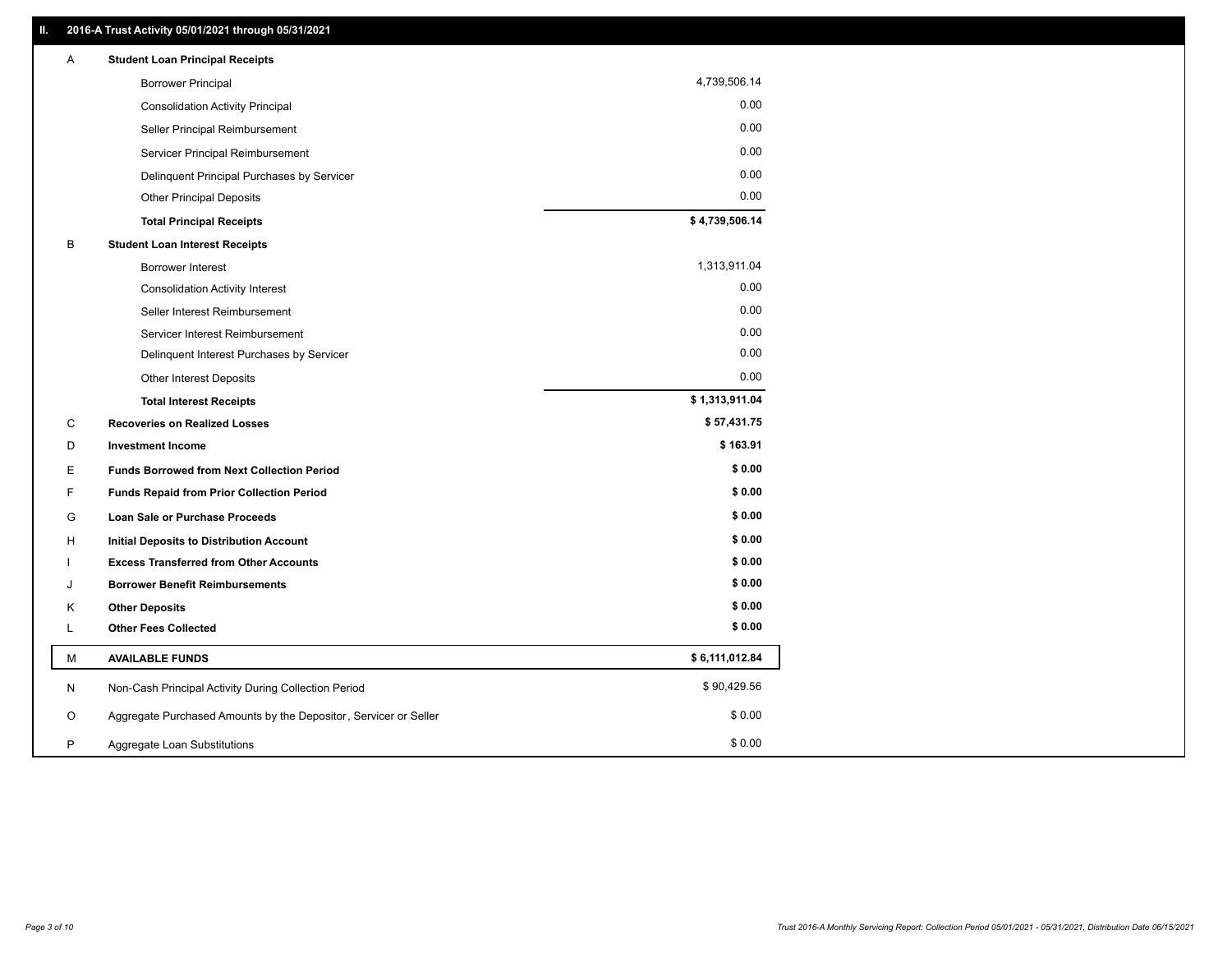|                   |                       |                          |         |                                                           | <b>Loans by Repayment Status</b> |                            |                          |         |                                                           |                |                            |
|-------------------|-----------------------|--------------------------|---------|-----------------------------------------------------------|----------------------------------|----------------------------|--------------------------|---------|-----------------------------------------------------------|----------------|----------------------------|
|                   |                       |                          |         | 05/31/2021                                                |                                  |                            |                          |         | 04/30/2021                                                |                |                            |
|                   |                       | <b>Wtd Avg</b><br>Coupon | # Loans | Principal and<br><b>Interest Accrued</b><br>to Capitalize | % of Principal                   | % of Loans in<br>Repay (1) | <b>Wtd Avg</b><br>Coupon | # Loans | Principal and<br><b>Interest Accrued</b><br>to Capitalize | % of Principal | % of Loans in<br>Repay (1) |
| INTERIM:          | IN SCHOOL             | 8.86%                    | 515     | \$9,239,244.00                                            | 3.408%                           | $-$ %                      | 8.85%                    | 620     | \$10,818,361.98                                           | 3.921%         | $-$ %                      |
|                   | GRACE                 | 8.65%                    | 229     | \$3,852,504.21                                            | 1.421%                           | $-$ %                      | 8.56%                    | 136     | \$2,359,465.44                                            | 0.855%         | $-$ %                      |
|                   | <b>DEFERMENT</b>      | 8.59%                    | 1,661   | \$23,423,957.34                                           | 8.641%                           | $-$ %                      | 8.57%                    | 1,772   | \$24,701,841.84                                           | 8.954%         | $-$ %                      |
| <b>REPAYMENT:</b> | <b>CURRENT</b>        | 7.54%                    | 20,844  | \$218,734,001.90                                          | 80.689%                          | 93.249%                    | 7.52%                    | 21,057  | \$221,753,747.64                                          | 80.382%        | 93.176%                    |
|                   | 31-60 DAYS DELINQUENT | 7.76%                    | 249     | \$3,522,133.99                                            | 1.299%                           | 1.502%                     | 7.73%                    | 238     | \$3,356,949.36                                            | 1.217%         | 1.411%                     |
|                   | 61-90 DAYS DELINQUENT | 7.68%                    | 122     | \$2,245,758.39                                            | 0.828%                           | 0.957%                     | 7.56%                    | 128     | \$2,160,407.54                                            | 0.783%         | 0.908%                     |
|                   | > 90 DAYS DELINQUENT  | 8.15%                    | 101     | \$1,603,520.55                                            | 0.592%                           | 0.684%                     | 8.12%                    | 93      | \$1,521,922.06                                            | 0.552%         | 0.639%                     |
|                   | <b>FORBEARANCE</b>    | 7.78%                    | 569     | \$8,463,235.57                                            | 3.122%                           | 3.608%                     | 7.96%                    | 631     | \$9,200,857.41                                            | 3.335%         | 3.866%                     |
| <b>TOTAL</b>      |                       |                          | 24,290  | \$271,084,355.95                                          | 100.00%                          | 100.00%                    |                          | 24,675  | \$275,873,553.27                                          | 100.00%        | 100.00%                    |

Percentages may not total 100% due to rounding \*

1 Loans classified in "Repayment" include any loan for which interim interest only, \$25 fixed payments or full principal and interest payments are due.

| <b>Loans by Borrower Status</b> |                                                                                                                              |                          |         |                                                           |                |                                |                          |         |                                                                  |                |                                |
|---------------------------------|------------------------------------------------------------------------------------------------------------------------------|--------------------------|---------|-----------------------------------------------------------|----------------|--------------------------------|--------------------------|---------|------------------------------------------------------------------|----------------|--------------------------------|
|                                 |                                                                                                                              |                          |         | 05/31/2021                                                |                |                                | 04/30/2021               |         |                                                                  |                |                                |
|                                 |                                                                                                                              | <b>Wtd Avg</b><br>Coupon | # Loans | Principal and<br><b>Interest Accrued</b><br>to Capitalize | % of Principal | % of Loans in<br>P&I Repay (2) | <b>Wtd Avg</b><br>Coupon | # Loans | <b>Principal and</b><br><b>Interest Accrued</b><br>to Capitalize | % of Principal | % of Loans in<br>P&I Repay (2) |
| <b>INTERIM:</b>                 | IN SCHOOL                                                                                                                    | 8.54%                    | 966     | \$16,074,783.40                                           | 5.930%         | $-$ %                          | 8.51%                    | 1,159   | \$18,956,208.49                                                  | 6.871%         | $-$ %                          |
|                                 | <b>GRACE</b>                                                                                                                 | 8.33%                    | 453     | \$7,341,289.40                                            | 2.708%         | $-$ %                          | 8.31%                    | 284     | \$4,698,886.51                                                   | 1.703%         | $-$ %                          |
|                                 | <b>DEFERMENT</b>                                                                                                             | 8.23%                    | 3,122   | \$42,902,060.61                                           | 15.826%        | $-$ %                          | 8.19%                    | 3,355   | \$45,658,409.85                                                  | 16.550%        | $-$ %                          |
| P&I REPAYMENT:                  | <b>CURRENT</b>                                                                                                               | 7.49%                    | 18,726  | \$189,245,960.75                                          | 69.811%        | 92.420%                        | 7.47%                    | 18,802  | \$190,503,838.54                                                 | 69.055%        | 92.227%                        |
|                                 | 31-60 DAYS DELINQUENT                                                                                                        | 7.74%                    | 234     | \$3,243,090.18                                            | 1.196%         | 1.584%                         | 7.72%                    | 227     | \$3,222,782.26                                                   | 1.168%         | 1.560%                         |
|                                 | 61-90 DAYS DELINQUENT                                                                                                        | 7.67%                    | 121     | \$2,238,620.00                                            | 0.826%         | 1.093%                         | 7.54%                    | 126     | \$2,132,677.59                                                   | 0.773%         | 1.032%                         |
|                                 | > 90 DAYS DELINQUENT                                                                                                         | 8.14%                    | 99      | \$1,575,316.04                                            | 0.581%         | 0.769%                         | 8.11%                    | 91      | \$1,499,892.62                                                   | 0.544%         | 0.726%                         |
|                                 | <b>FORBEARANCE</b>                                                                                                           | 7.78%                    | 569     | \$8,463,235.57                                            | 3.122%         | 4.133%                         | 7.96%                    | 631     | \$9,200,857.41                                                   | 3.335%         | 4.454%                         |
| <b>TOTAL</b>                    | Percentages may not total 100% due to rounding                                                                               |                          | 24,290  | \$271,084,355.95                                          | 100.00%        | 100.00%                        |                          | 24,675  | \$275,873,553.27                                                 | 100.00%        | 100.00%                        |
|                                 | 2 Loans classified in "P&I Repayment" includes only those loans for which scheduled principal and interest payments are due. |                          |         |                                                           |                |                                |                          |         |                                                                  |                |                                |

To conform with company standard reporting these sections now include Princial and Interest Accrued to Capitalize .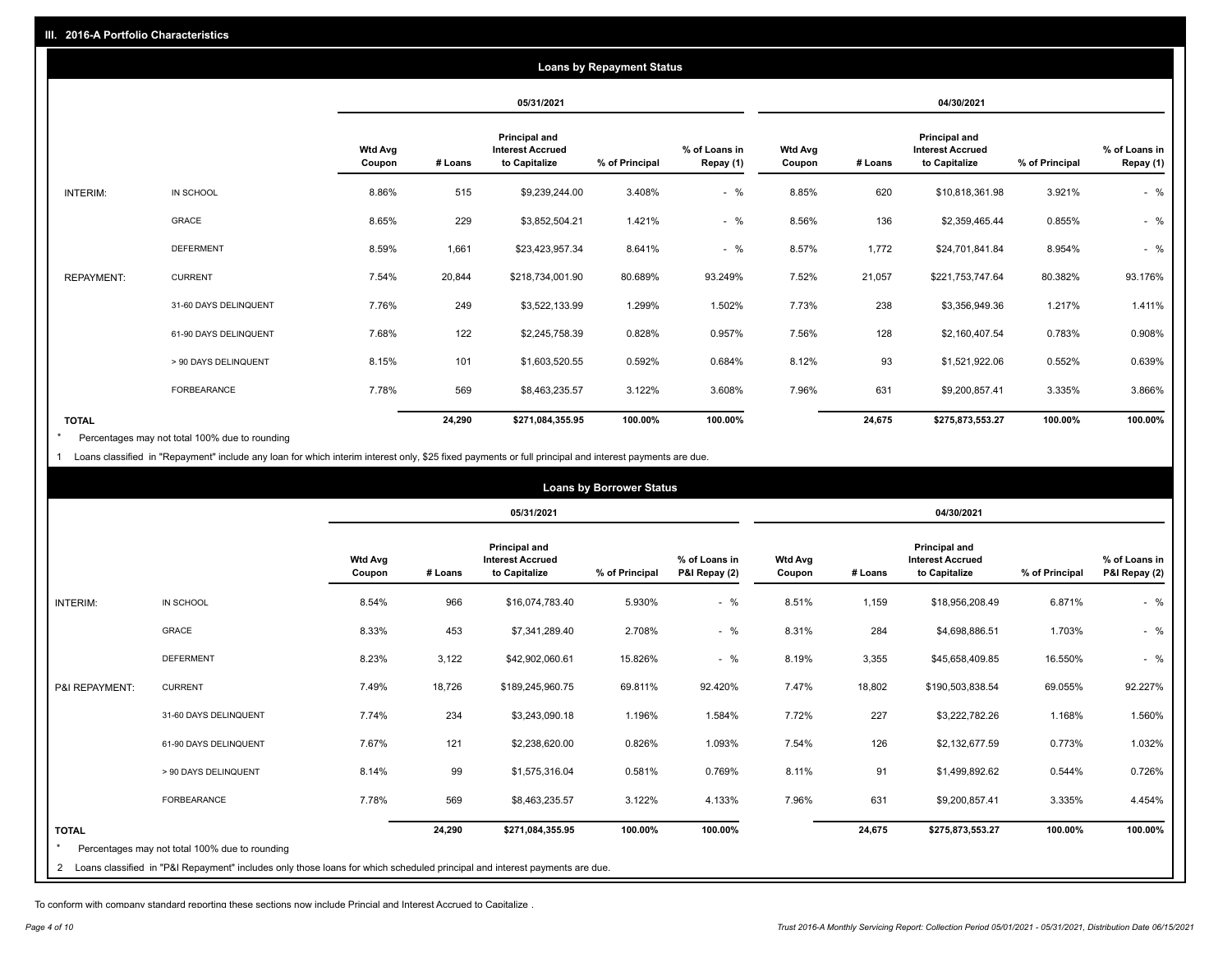|                                                                                                  | 5/31/2021        | 4/30/2021        |
|--------------------------------------------------------------------------------------------------|------------------|------------------|
| Pool Balance                                                                                     | \$271,084,355.95 | \$275,873,553.27 |
| Total # Loans                                                                                    | 24,290           | 24,675           |
| Total # Borrowers                                                                                | 23,426           | 23,800           |
| Weighted Average Coupon                                                                          | 7.71%            | 7.70%            |
| Weighted Average Remaining Term                                                                  | 126.77           | 126.92           |
| Percent of Pool - Cosigned                                                                       | 93.3%            | 93.3%            |
| Percent of Pool - Non Cosigned                                                                   | 6.7%             | 6.7%             |
| Borrower Interest Accrued for Period                                                             | \$1,711,789.10   | \$1,686,477.16   |
| Outstanding Borrower Interest Accrued                                                            | \$12,787,120.65  | \$12,914,340.07  |
| Gross Principal Realized Loss - Periodic *                                                       | \$407,263.91     | \$291,209.10     |
| Gross Principal Realized Loss - Cumulative *                                                     | \$25,512,394.87  | \$25,105,130.96  |
| Recoveries on Realized Losses - Periodic                                                         | \$57,431.75      | \$92,167.35      |
| Recoveries on Realized Losses - Cumulative                                                       | \$3,868,733.86   | \$3,811,302.11   |
| Net Losses - Periodic                                                                            | \$349,832.16     | \$199,041.75     |
| Net Losses - Cumulative                                                                          | \$21,643,661.01  | \$21,293,828.85  |
| Non-Cash Principal Activity - Capitalized Interest                                               | \$498,929.66     | \$212,982.07     |
| Since Issued Total Constant Prepayment Rate (CPR) (1)                                            | 9.59%            | 9.63%            |
| <b>Loan Substitutions</b>                                                                        | \$0.00           | \$0.00           |
| <b>Cumulative Loan Substitutions</b>                                                             | \$0.00           | \$0.00           |
| <b>Unpaid Servicing Fees</b>                                                                     | \$0.00           | \$0.00           |
| <b>Unpaid Administration Fees</b>                                                                | \$0.00           | \$0.00           |
| <b>Unpaid Carryover Servicing Fees</b>                                                           | \$0.00           | \$0.00           |
| Note Interest Shortfall                                                                          | \$0.00           | \$0.00           |
| Loans in Modification                                                                            | \$23,649,053.91  | \$24,492,108.19  |
| % of Loans in Modification as a % of Loans in Repayment (P&I)                                    | 12.05%           | 12.41%           |
|                                                                                                  |                  |                  |
| % Annualized Gross Principal Realized Loss - Periodic as a %<br>of Loans in Repayment (P&I) * 12 | 2.49%            | 1.77%            |
| % Gross Principal Realized Loss - Cumulative as a % of                                           |                  |                  |
| Original Pool Balance                                                                            | 4.13%            | 4.06%            |
|                                                                                                  |                  |                  |

\* In accordance with the Servicer's current policies and procedures, after September 1, 2017 loans subject to bankruptcy claims generally will not be reported as a charged- off unless and until they are delinquent for 120

(1) For additional information, see 'Since Issued CPR Methodology' found on page 11 of this report.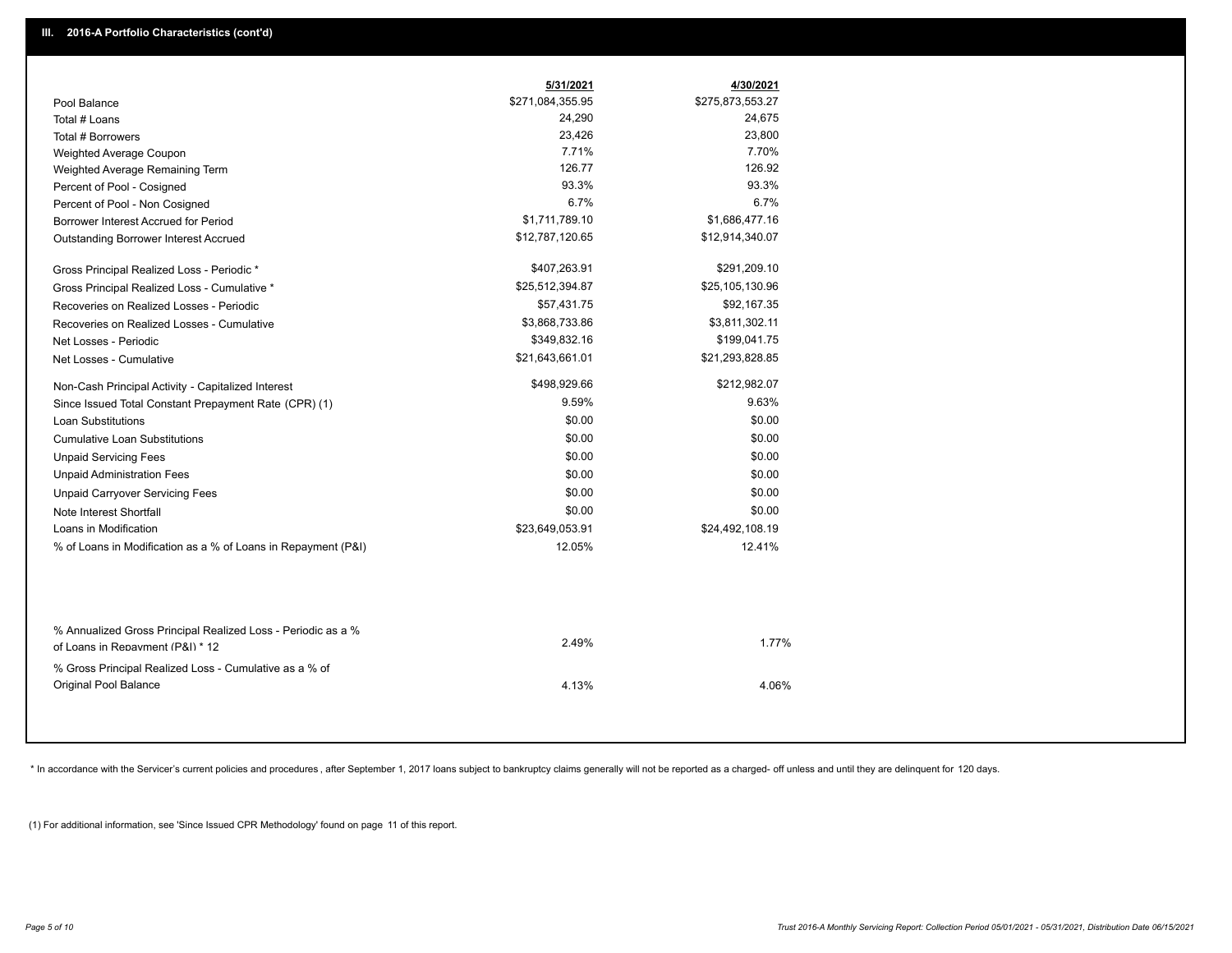#### **Loan Program**  A

|                                    | Weighted<br>Average | # LOANS     | <b>\$ AMOUNT</b> | $%$ *    |
|------------------------------------|---------------------|-------------|------------------|----------|
| - Smart Option Interest-Only Loans | 6.70%               | 4,896       | \$36,570,219.49  | 13.490%  |
| - Smart Option Fixed Pay Loans     | 7.69%               | 6,552       | \$87,599,437.28  | 32.314%  |
| - Smart Option Deferred Loans      | 7.97%               | 12.842      | \$146,914,699.18 | 54.195%  |
| - Other Loan Programs              | $0.00\%$            | $\mathbf 0$ | \$0.00           | 0.000%   |
| <b>Total</b>                       | 7.71%               | 24,290      | \$271,084,355.95 | 100.000% |

\* Percentages may not total 100% due to rounding

B

C

**Index Type**

|                       | Weighted<br>Average | # LOANS | <b>\$ AMOUNT</b> | % *      |
|-----------------------|---------------------|---------|------------------|----------|
| - Fixed Rate Loans    | 7.88%               | 5,179   | \$67,603,634.79  | 24.938%  |
| - LIBOR Indexed Loans | 7.65%               | 19,111  | \$203,480,721.16 | 75.062%  |
| - Other Index Rates   | $0.00\%$            | 0       | \$0.00           | 0.000%   |
| <b>Total</b>          | 7.71%               | 24,290  | \$271,084,355.95 | 100.000% |

\* Percentages may not total 100% due to rounding

# **Weighted Average Recent FICO**

|              | # LOANS | <b>\$ AMOUNT</b> | $\frac{9}{6}$ * |
|--------------|---------|------------------|-----------------|
| $0 - 639$    | 1,592   | \$19,636,249.17  | 7.244%          |
| 640 - 669    | 1,560   | \$18,523,162.85  | 6.833%          |
| 670 - 699    | 2,477   | \$27,712,488.27  | 10.223%         |
| 700 - 739    | 5,046   | \$58,567,328.92  | 21.605%         |
| $740 +$      | 13,615  | \$146,645,126.74 | 54.096%         |
| $N/A^{(1)}$  | 0       | \$0.00           | $0.000\%$       |
| <b>Total</b> | 24,290  | \$271,084,355.95 | 100.000%        |

To conform with company standard reporting these sections now include Princial and Interest Accrued to Capitalize .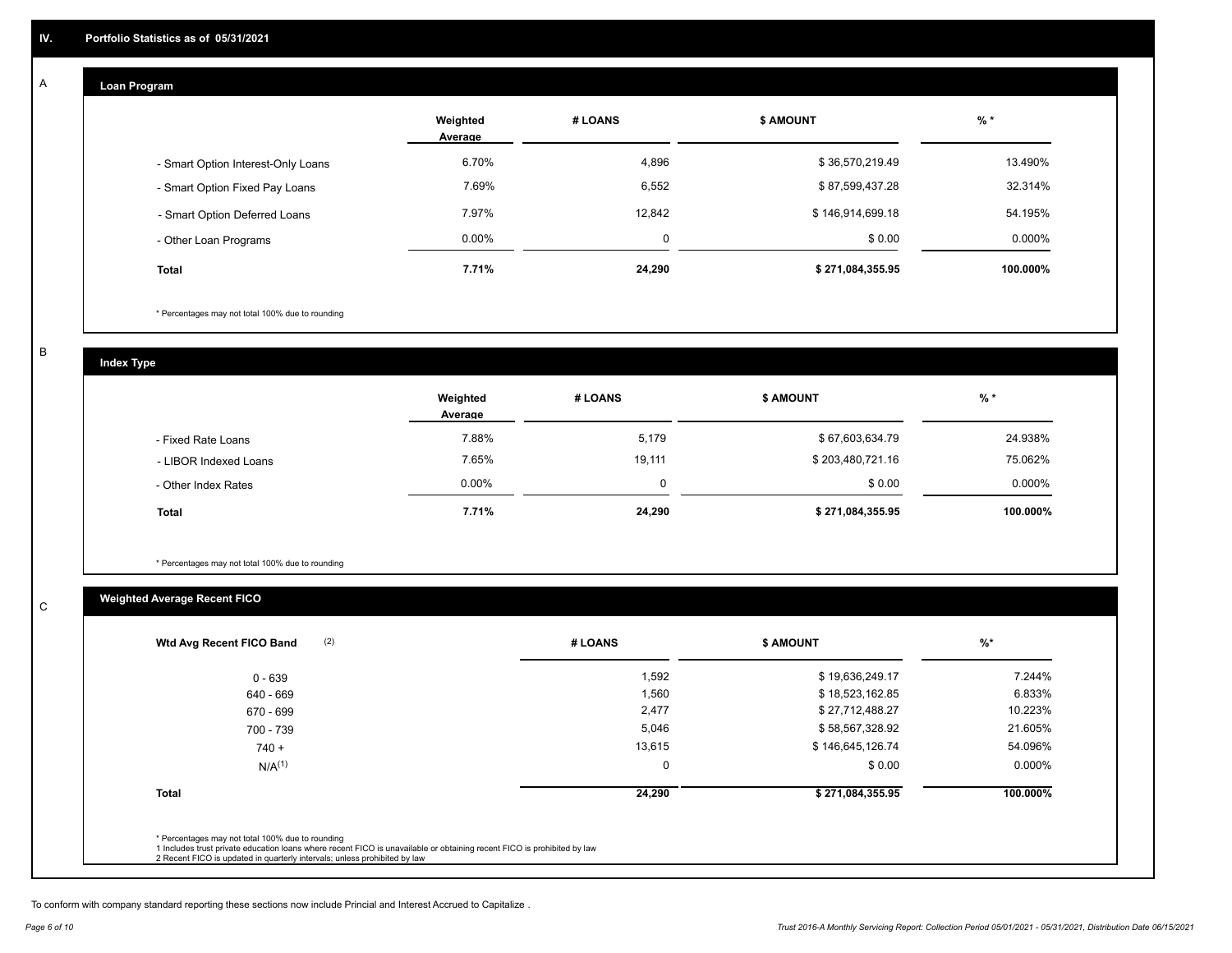| V. | 2016-A Reserve Account, Principal Distribution, and R-2 Certificate Calculations     |                  |
|----|--------------------------------------------------------------------------------------|------------------|
| А. | <b>Reserve Account</b>                                                               |                  |
|    | Specified Reserve Account Balance                                                    | \$1,557,854.00   |
|    | Actual Reserve Account Balance                                                       | \$1,557,854.00   |
| В. | <b>Principal Distribution Amount</b>                                                 |                  |
|    | i.<br>Class A Notes Outstanding                                                      | \$143,111,487.29 |
|    | Pool Balance<br>ii.                                                                  | \$271,084,355.95 |
|    | First Priority Principal Distribution Amount (i - ii)<br>iii.                        | \$0.00           |
|    | Class A and B Notes Outstanding<br>iv.                                               | \$193,111,487.29 |
|    | First Priority Principal Distribution Amount<br>۷.                                   | \$0.00           |
|    | Pool Balance<br>vi.                                                                  | \$271,084,355.95 |
|    | Specified Overcollateralization Amount<br>vii.                                       | \$81,325,306.79  |
|    | Regular Principal Distribution Amount (if (iv > 0, (iv - v) - (vi - vii))<br>viii.   | \$3,352,438.13   |
|    | Pool Balance<br>ix.                                                                  | \$271,084,355.95 |
|    | 10% of Initial Pool Balance<br>х.                                                    | \$61,822,914.68  |
|    | First Priority Principal Distribution Amount<br>xi.                                  | \$0.00           |
|    | Regular Principal Distribution Amount<br>xii.                                        | \$3,352,438.13   |
|    | Available Funds (after payment of waterfall items A through I)<br>xiii.              | \$2,189,728.32   |
|    | xiv. Additional Principal Distribution Amount (if(vi <= x,min(xiii, vi - xi - xii))) | \$0.00           |
| C. | R-2 Certificate                                                                      |                  |
|    | <b>Previous Notional Balance</b>                                                     | \$37,490,591.00  |
|    | Shortfall of Principal                                                               | \$0.00           |
|    | Shortfall of Interest                                                                | \$0.00           |
|    | <b>Current Notional Balance</b>                                                      | \$37,490,591.00  |
|    | Excess Distribution Allocated (1)                                                    | \$617,509.56     |
|    |                                                                                      |                  |
|    |                                                                                      |                  |

1. Until the notional amount of the R-2 Certificate is reduced to zero and if there is excess cash through the distribution available it will be distributed to the R-2 Certificate, otherwise the amount will be zero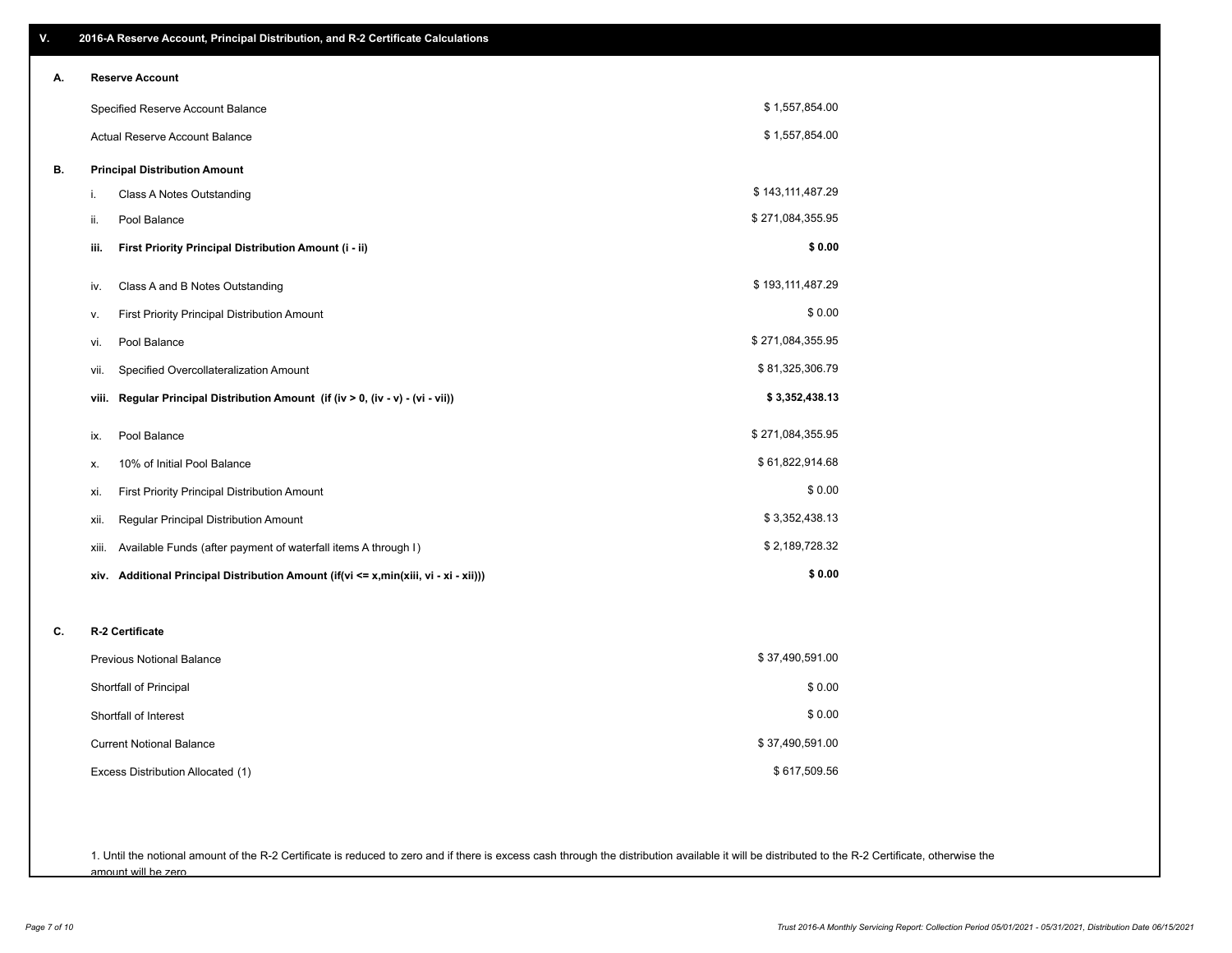|    |                                                         | Paid           | <b>Funds Balance</b> |
|----|---------------------------------------------------------|----------------|----------------------|
|    |                                                         |                |                      |
|    | <b>Total Available Funds</b>                            |                | \$6,111,012.84       |
| A  | <b>Trustee Fees</b>                                     | \$0.00         | \$6,111,012.84       |
| B  | <b>Servicing Fees</b>                                   | \$177,486.53   | \$5,933,526.31       |
| C  | i. Administration Fees                                  | \$8,333.00     | \$5,925,193.31       |
|    | ii. Unreimbursed Administrator Advances plus any Unpaid | \$8,591.00     | \$5,916,602.31       |
| D  | Class A Noteholders Interest Distribution Amount        | \$269,678.19   | \$5,646,924.12       |
| E  | First Priority Principal Payment                        | \$0.00         | \$5,646,924.12       |
| F. | Class B Noteholders Interest Distribution Amount        | \$104,757.67   | \$5,542,166.45       |
| G  | <b>Reinstatement Reserve Account</b>                    | \$0.00         | \$5,542,166.45       |
| H  | Regular Principal Distribution                          | \$3,352,438.13 | \$2,189,728.32       |
|    | <b>Carryover Servicing Fees</b>                         | \$0.00         | \$2,189,728.32       |
| J  | Additional Principal Distribution Amount                | \$0.00         | \$2,189,728.32       |
| Κ  | Unpaid Expenses of Trustee                              | \$0.00         | \$2,189,728.32       |
| L  | Unpaid Expenses of Administrator                        | \$0.00         | \$2,189,728.32       |
| M  | i. Remaining Funds to the R-1 Certificateholder(s)      | \$1,572,218.76 | \$617,509.56         |
|    | ii. Remaining Funds to the R-2 Certificateholder(s)     | \$617,509.56   | \$0.00               |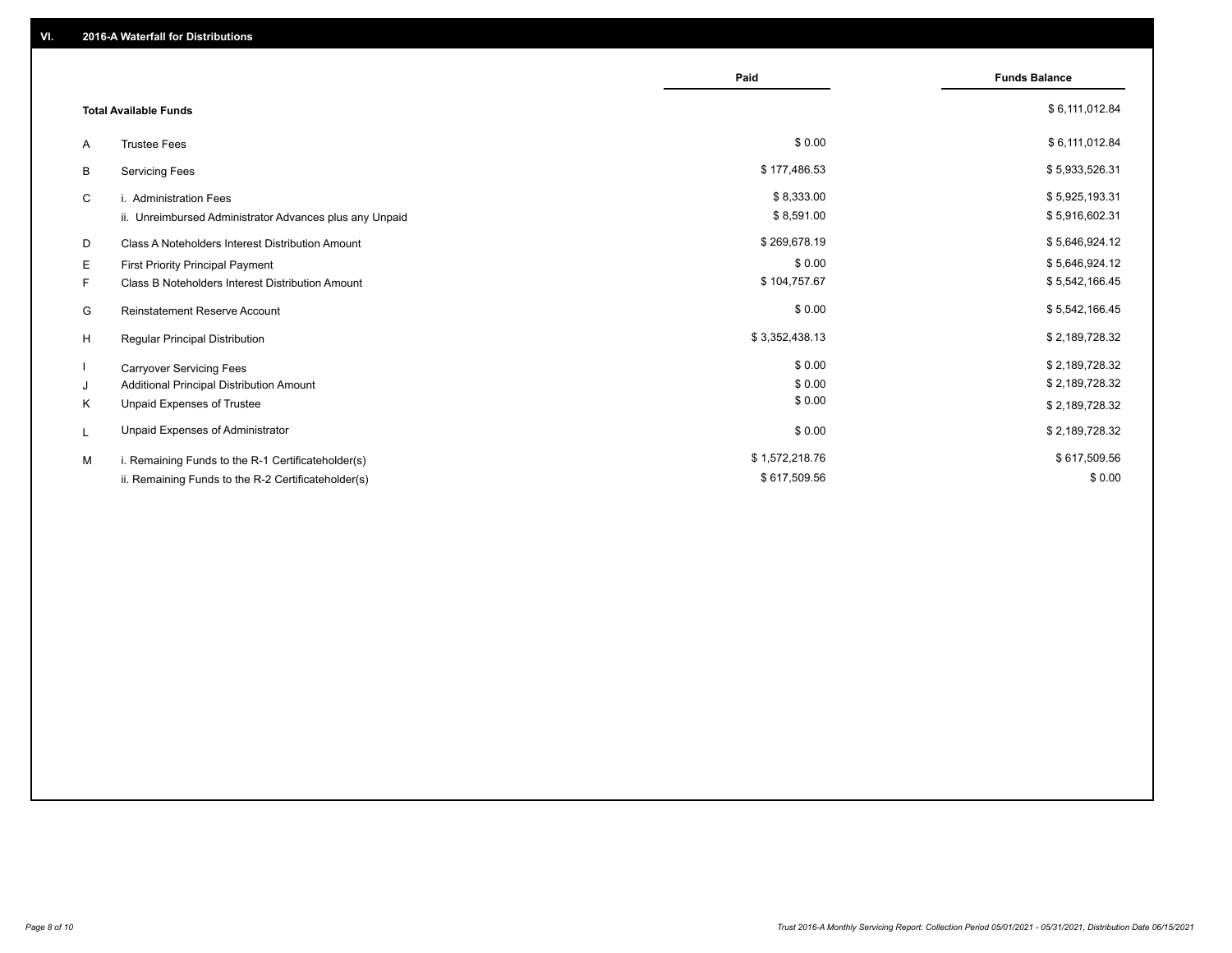| <b>Distribution Amounts</b>                                |                         |                         |                         |
|------------------------------------------------------------|-------------------------|-------------------------|-------------------------|
|                                                            | A <sub>2</sub> A        | A <sub>2</sub> B        | в                       |
| Cusip/Isin                                                 | 78449FAB7               | 78449FAC5               | 78449FAD3               |
| <b>Beginning Balance</b>                                   | \$88,631,546.10         | \$54,479,941.19         | \$50,000,000.00         |
| Index                                                      | <b>FIXED</b>            | <b>LIBOR</b>            | <b>LIBOR</b>            |
| Spread/Fixed Rate                                          | 2.70%                   | 1.50%                   | 2.50%                   |
| Record Date (Days Prior to Distribution)                   | 1 NEW YORK BUSINESS DAY | 1 NEW YORK BUSINESS DAY | 1 NEW YORK BUSINESS DAY |
| <b>Accrual Period Begin</b>                                | 5/15/2021               | 5/17/2021               | 5/17/2021               |
| <b>Accrual Period End</b>                                  | 6/15/2021               | 6/15/2021               | 6/15/2021               |
| <b>Daycount Fraction</b>                                   | 0.08333333              | 0.08055556              | 0.08055556              |
| Interest Rate*                                             | 2.70000%                | 1.60088%                | 2.60088%                |
| <b>Accrued Interest Factor</b>                             | 0.002250000             | 0.001289598             | 0.002095153             |
| <b>Current Interest Due</b>                                | \$199,420.98            | \$70,257.21             | \$104,757.67            |
| Interest Shortfall from Prior Period Plus Accrued Interest | $\mathcal{S}$ -         | $$ -$                   | $\mathsf{\$}$ -         |
| <b>Total Interest Due</b>                                  | \$199,420.98            | \$70,257.21             | \$104,757.67            |
| <b>Interest Paid</b>                                       | \$199,420.98            | \$70,257.21             | \$104,757.67            |
| <b>Interest Shortfall</b>                                  | $\mathsf{\$}$ -         | $$ -$                   | $$ -$                   |
| <b>Principal Paid</b>                                      | \$2,076,225.89          | \$1,276,212.24          | $$ -$                   |
| <b>Ending Principal Balance</b>                            | \$86,555,320.21         | \$53,203,728.95         | \$50,000,000.00         |
| Paydown Factor                                             | 0.009523972             | 0.009523972             | 0.000000000             |
| <b>Ending Balance Factor</b>                               | 0.397042753             | 0.397042753             | 1.000000000             |

\* Pay rates for Current Distribution. For the interest rates applicable to the next distribution date, please see https://www.salliemae.com/about/investors/data/SMBabrate.txt.

**VII. 2016-A Distributions**